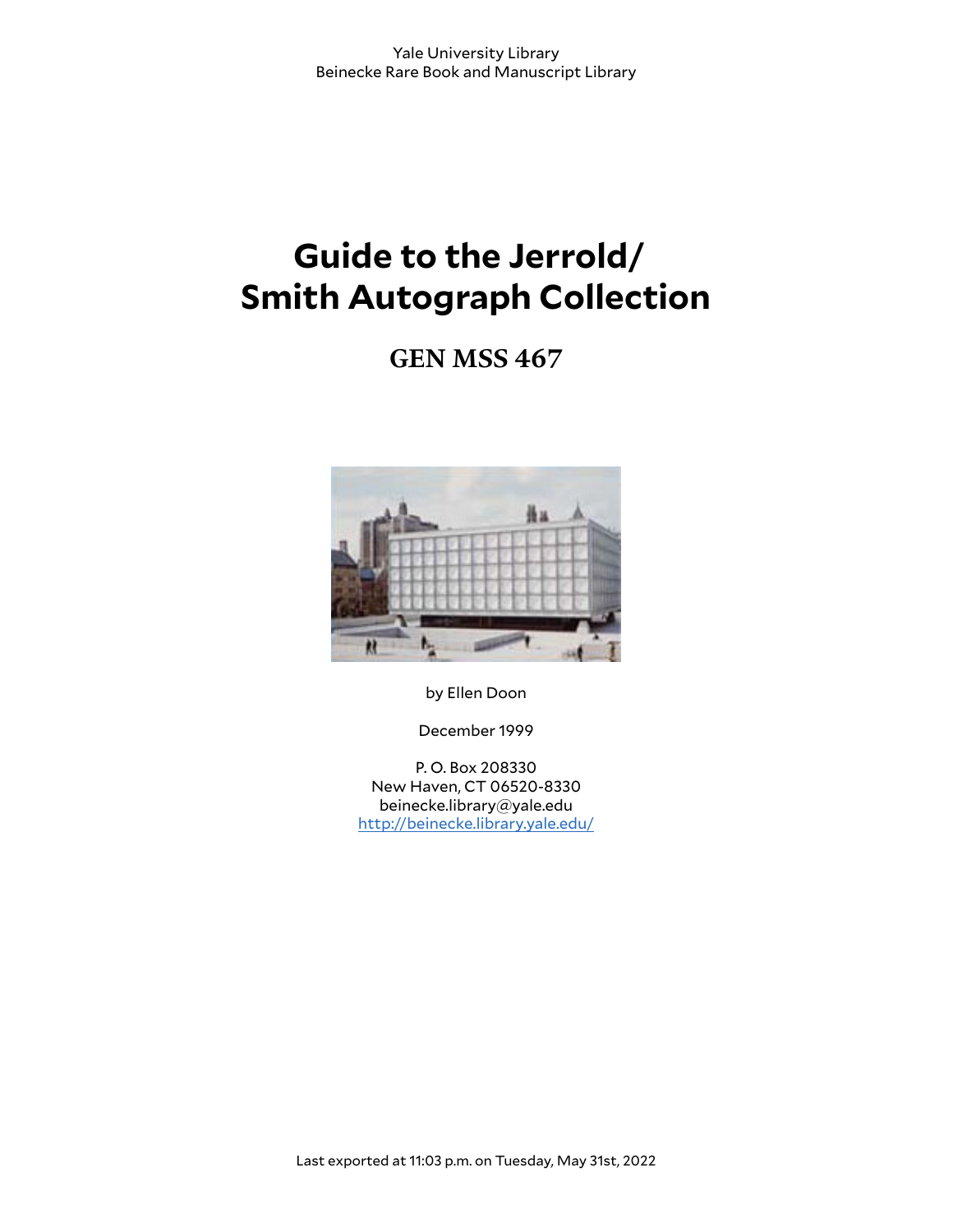# **Table of Contents**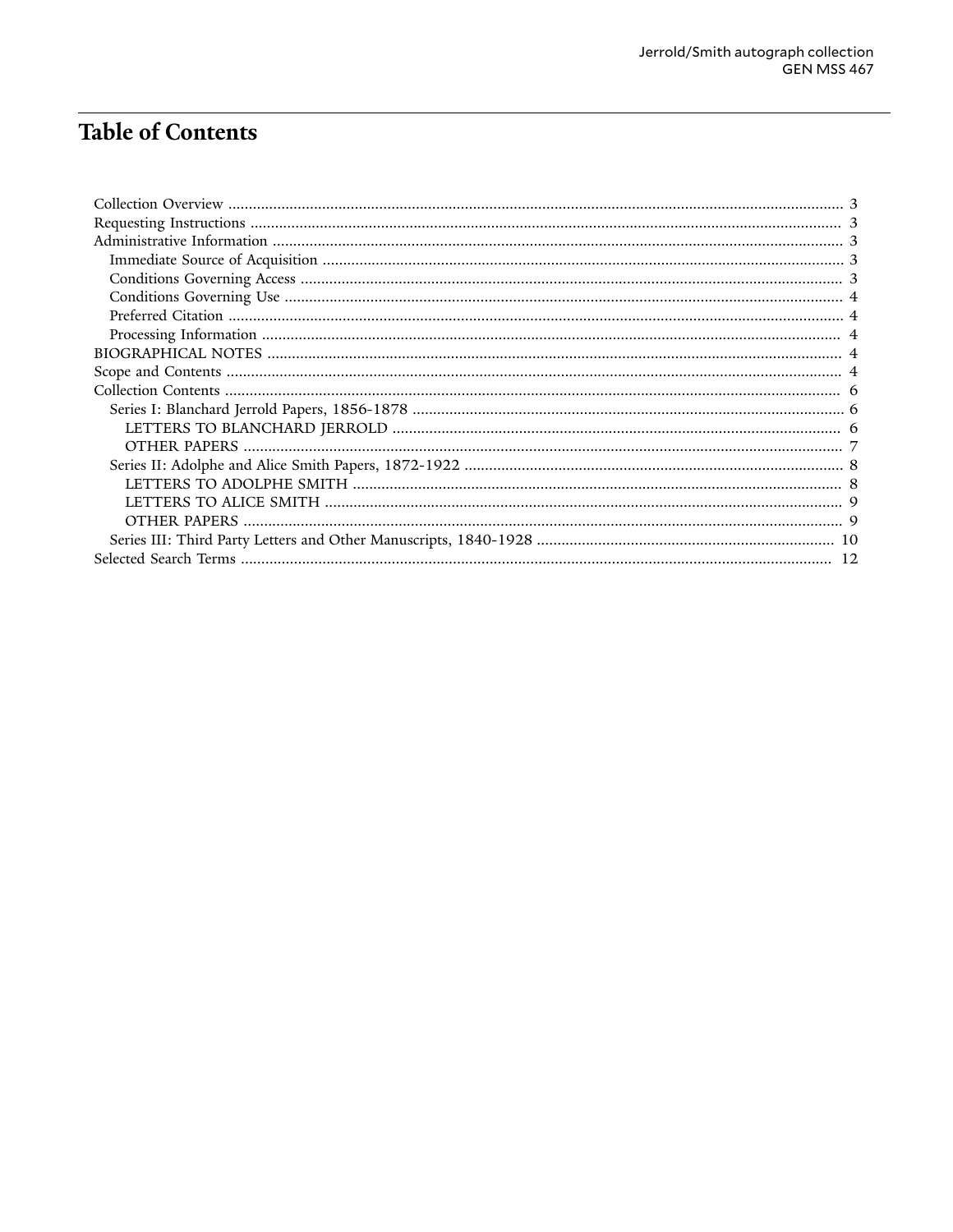### <span id="page-2-0"></span>**Collection Overview**

|                                                | <b>REPOSITORY:</b> Beinecke Rare Book and Manuscript Library<br>P.O. Box 208330<br>New Haven, CT 06520-8330<br>beinecke.library@yale.edu<br>http://beinecke.library.yale.edu/                                                                                                                                                                                                                                                                                 |
|------------------------------------------------|---------------------------------------------------------------------------------------------------------------------------------------------------------------------------------------------------------------------------------------------------------------------------------------------------------------------------------------------------------------------------------------------------------------------------------------------------------------|
| <b>CALL NUMBER: GEN MSS 467</b>                |                                                                                                                                                                                                                                                                                                                                                                                                                                                               |
|                                                | CREATOR: Jerrold, Blanchard, 1826-1884                                                                                                                                                                                                                                                                                                                                                                                                                        |
|                                                | <b>TITLE:</b> Jerrold/Smith autograph collection                                                                                                                                                                                                                                                                                                                                                                                                              |
|                                                | <b>DATES: 1840-1928</b>                                                                                                                                                                                                                                                                                                                                                                                                                                       |
| PHYSICAL DESCRIPTION: 0.42 linear feet (1 box) |                                                                                                                                                                                                                                                                                                                                                                                                                                                               |
| <b>LANGUAGE: English</b>                       |                                                                                                                                                                                                                                                                                                                                                                                                                                                               |
|                                                | <b>SUMMARY:</b> Letters and other manuscript items representing a wide range of prominent<br>figures in nineteenth century British literature, theater, and art, as well<br>as nineteenth and early twentieth century socialism, reform politics, and<br>medicine. About two thirds of the correspondence was received by Blanchard<br>Jerrold and by Adolphe and Alice Smith; letters to other recipients include<br>several to Mrs. and Miss de Fonblanque. |
|                                                | <b>ONLINE FINDING AID:</b> To cite or bookmark this finding aid, please use the following link: https://<br>hdl.handle.net/10079/fa/beinecke.jerrold                                                                                                                                                                                                                                                                                                          |

# <span id="page-2-1"></span>**Requesting Instructions**

To request items from this collection for use in the Beinecke Library reading room, please use the request links in the HTML version of this finding aid, available at <https://hdl.handle.net/10079/fa/beinecke.jerrold>.

To order reproductions from this collection, please send an email with the call number, box number(s), and folder number(s) to [beinecke.images@yale.edu.](mailto:beinecke.images@yale.edu)

Key to the container abbreviations used in the PDF finding aid:

- b. box
- f. folder

# <span id="page-2-2"></span>**Administrative Information**

### <span id="page-2-3"></span>**Immediate Source of Acquisition**

Purchased in 1975 from William P. Wreden, on the Edwin J. Beinecke Fund.

### <span id="page-2-4"></span>**Conditions Governing Access**

The materials are open for research.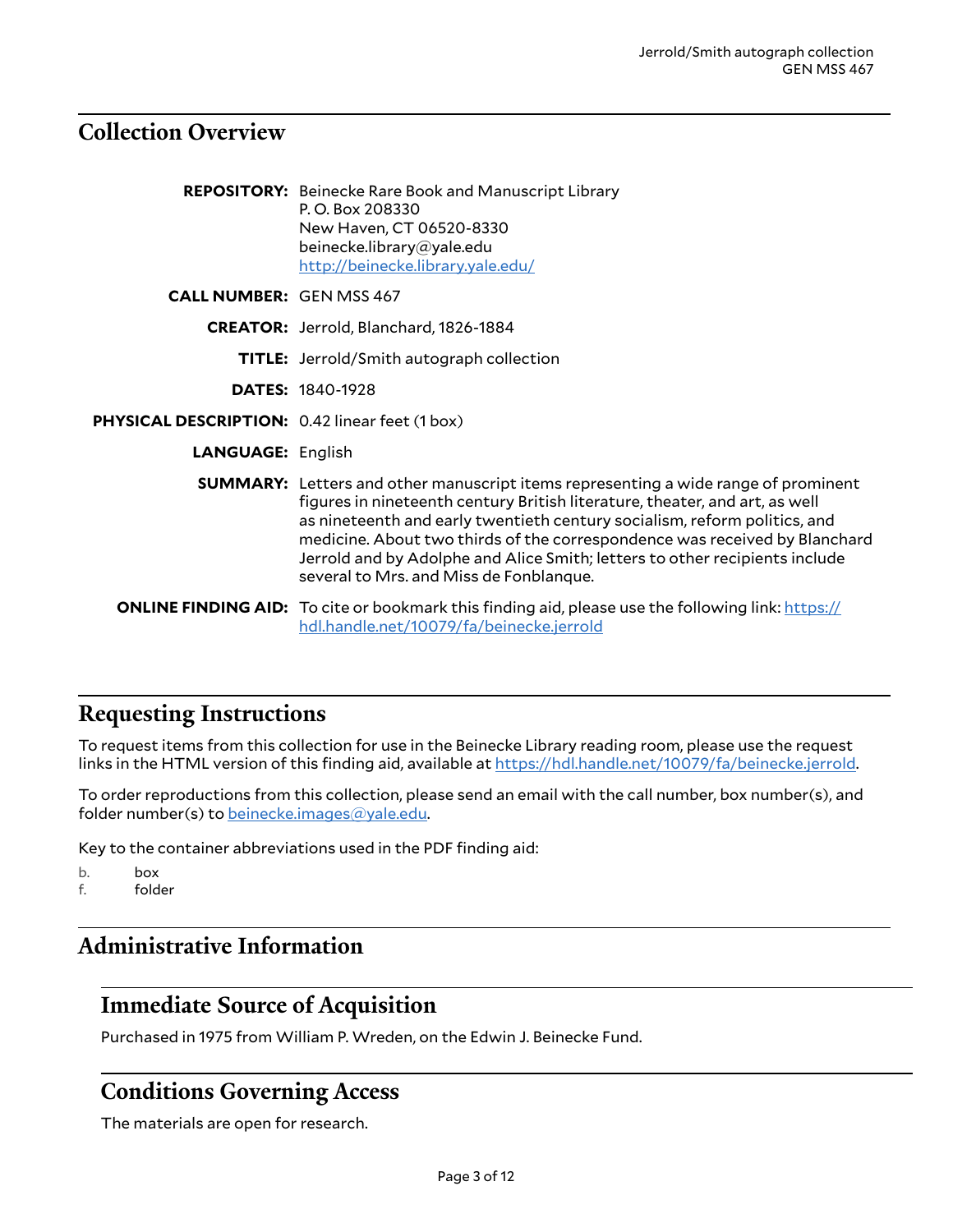# <span id="page-3-0"></span>**Conditions Governing Use**

The Jerrold/Smith Autograph Collection is the physical property of the Beinecke Rare Book and Manuscript Library, Yale University. Literary rights, including copyright, belong to the authors or their legal heirs and assigns. For further information, consult the appropriate curator.

### <span id="page-3-1"></span>**Preferred Citation**

Jerrold/Smith Autograph Collection. General Collection, Beinecke Rare Book and Manuscript Library, Yale University.

### <span id="page-3-2"></span>**Processing Information**

The material in this collection was removed from an album soon after its acquisition by the library. The original order is not known.

# <span id="page-3-3"></span>**BIOGRAPHICAL NOTES**

William Blanchard Jerrold (1826-1884) was the son of British playwright, journalist and political satirist Douglas William Jerrold (1803-1857). The elder Jerrold was editor of a number of publications including the *Daily News*, *Jerrold's Shilling Magazine*, and *Lloyd's Weekly*, as well as a regular contributor to  *Punch*. Blanchard Jerrold also wrote frequently for these papers, and at his father's death he took over the editorship of *Lloyd's*. He was a prolific writer, a novelist and playwright as well as a journalist, and he shared his father's interest in social reform and the labor movement. His 1872 collaboration with the illustrator Gustave Doré, *London: a Pilgrimage*, contrasts the lives of London's rich and poor. Among his many other works are biographies of Doré, George Cruikshank, and Napoleon III, and a series of writings on food entitled "Knife and Fork." (More detailed biographies of both Douglas and Blanchard Jerrold may be found in the *Dictionary of National Biography*.)

Adolphe Smith (1846-1925) was a British journalist and socialist. He was born at Headingley, Yorkshire, but at least one of his parents was French; he seems to have lived in France for part of his life, and fought in the Paris Commune uprising of 1870-71. He wrote frequently on contemporary public health issues, such as the cholera epidemics in France in the 1880s and the spread of smallpox in London. He served as an interpreter at conferences of the International Association of Medical Press, and was the official Anglo-French Interpreter at Congresses of the [Socialist] International between 1882-1910. Smith is best known today for the text accompanying John Thomson's photographs in *Street Life in London*, published serially in 1877-78, which documents the life of London's poor; other full-length books include *The Biography of Charles Bradlaugh* and *Monaco and Monte Carlo*.

Alice Jerrold Smith (1848-1882), Blanchard Jerrold's daughter, married Adolphe Smith in 1872. She wrote *A Cruise on the Acorn*, a children's book published in 1875 by Marcus Ward & Co., as well as literary criticism for the Liverpool *Courier*.

### <span id="page-3-4"></span>**Scope and Contents**

The material in this collection appears to have been assembled principally for its autograph value. It was removed from an album shortly after its acquisition by the library; the original order of the material is not known. The collection includes letters and other items representing a wide range of prominent figures in nineteenth century British literature, theater, and art, as well as nineteenth and early twentieth century socialism and reform politics. About two thirds of the correspondence was received by Blanchard Jerrold and by Adolphe Smith and his wife Alice Smith; letters to other recipients include several to Mrs. and Miss de Fonblanque. In most cases there is only one letter or note from each correspondent.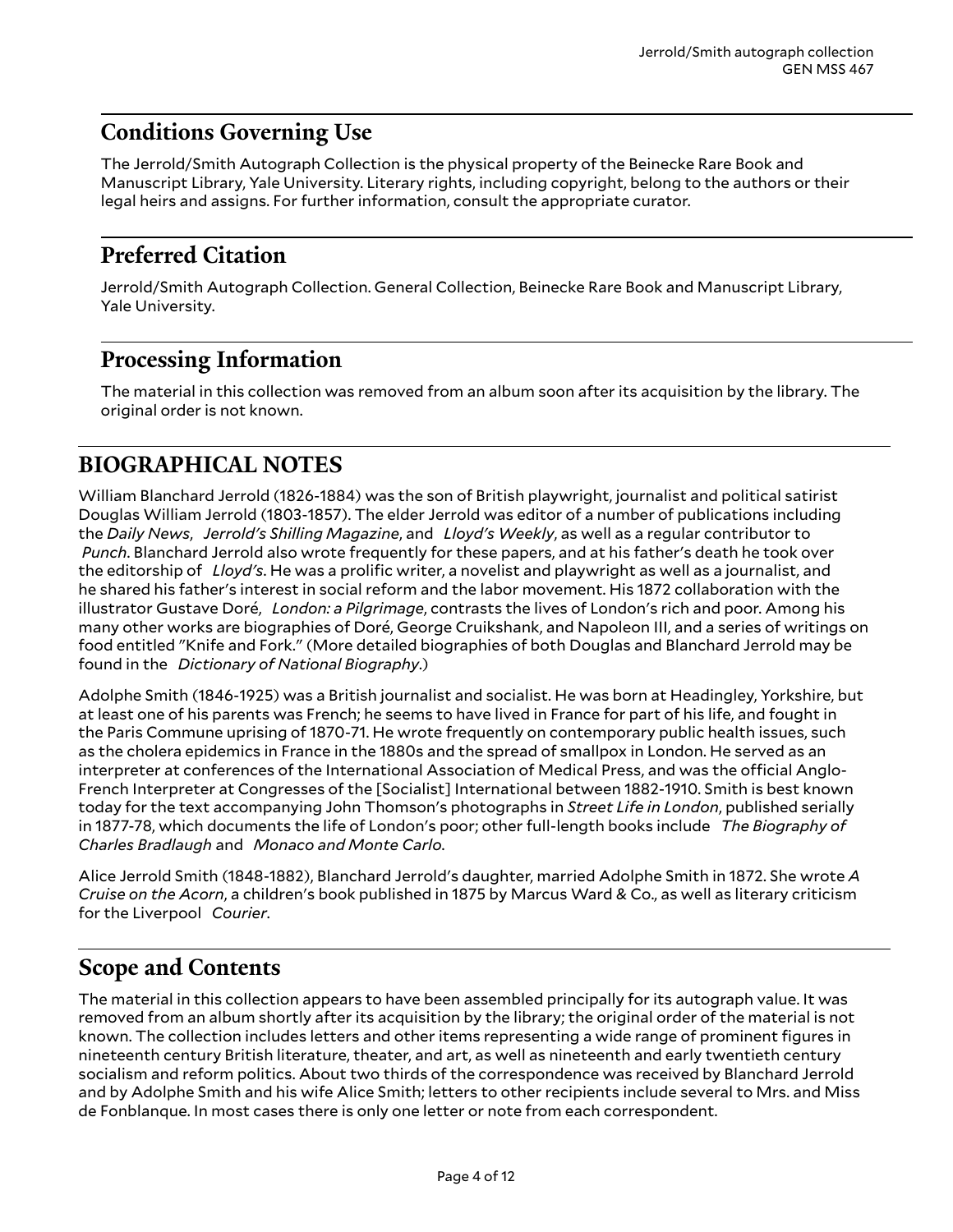The collection is organized into three series: *Blanchard Jerrold Papers*, *Adolphe and Alice Smith Papers*, and *Third Party Letters and Other Manuscripts*. All three are housed in one box.

Series I, *[Blanchard](#page-5-1) Jerrold Papers* , is organized into two subseries: Letters to Blanchard Jerrold and Other Papers. The correspondence to Blanchard Jerrold is addressed both to him personally and to the Editor of *Lloyd's Weekly*. It includes letters from many of the leading figures in Victorian literary, artistic and theatrical circles. Letters from Clarkson Stanfield, Anthony Trollope, and John Forster concern a collection taken up by Jerrold for the actor Kenny Meadows in 1861. Several of the letters are addressed to Jerrold at the Reform Club, including one from William Gladstone. Also present are a letter to Douglas Jerrold and an autograph manuscript fragment of Blanchard Jerrold's *The Life of Napoleon III*.

[Series II,](#page-7-0) *Adolphe and Alice Smith Papers* , is organized into three subseries: Letters to Adolphe Smith, Letters to Alice Smith, and Other Papers. The letters to Adolphe Smith document his involvement in the British and international socialist, communist, and trade unionist movements. His correspondents include prominent figures in the British labor movement, writers and activists in radical politics, Members of Parliament, and prominent international socialists and communists, as well as actors, artists, and physiologists. Letters to Alice Smith document her work as a literary critic for the Liverpool *Courier*. Most of her correspondents write to thank her for favorable reviews in that publication. Also present is the title page and flyleaf of an album (possibly the album from which the collection was removed), inscribed "Alice Adolphe Smith."

Series III, *Third Party Letters and Other [Manuscripts](#page-9-0)* , consists chiefly of correspondence to various recipients from actors, writers, nobility, and others, but it also includes a small sketch of Thackeray, a manuscript poem fragment by Holloway, a manuscript titled "Extracts from Dr. Moore's Travels Thro Italy," and a list of names which may at one time have been represented in the autograph collection. A number of the letters are addressed to a Mrs and Miss de Fonblanque. A few of the letters were likely written to Jerrold or to Adolphe or Alice Smith, but have been included in this series rather than with their correspondence because the recipients cannot be conclusively identified.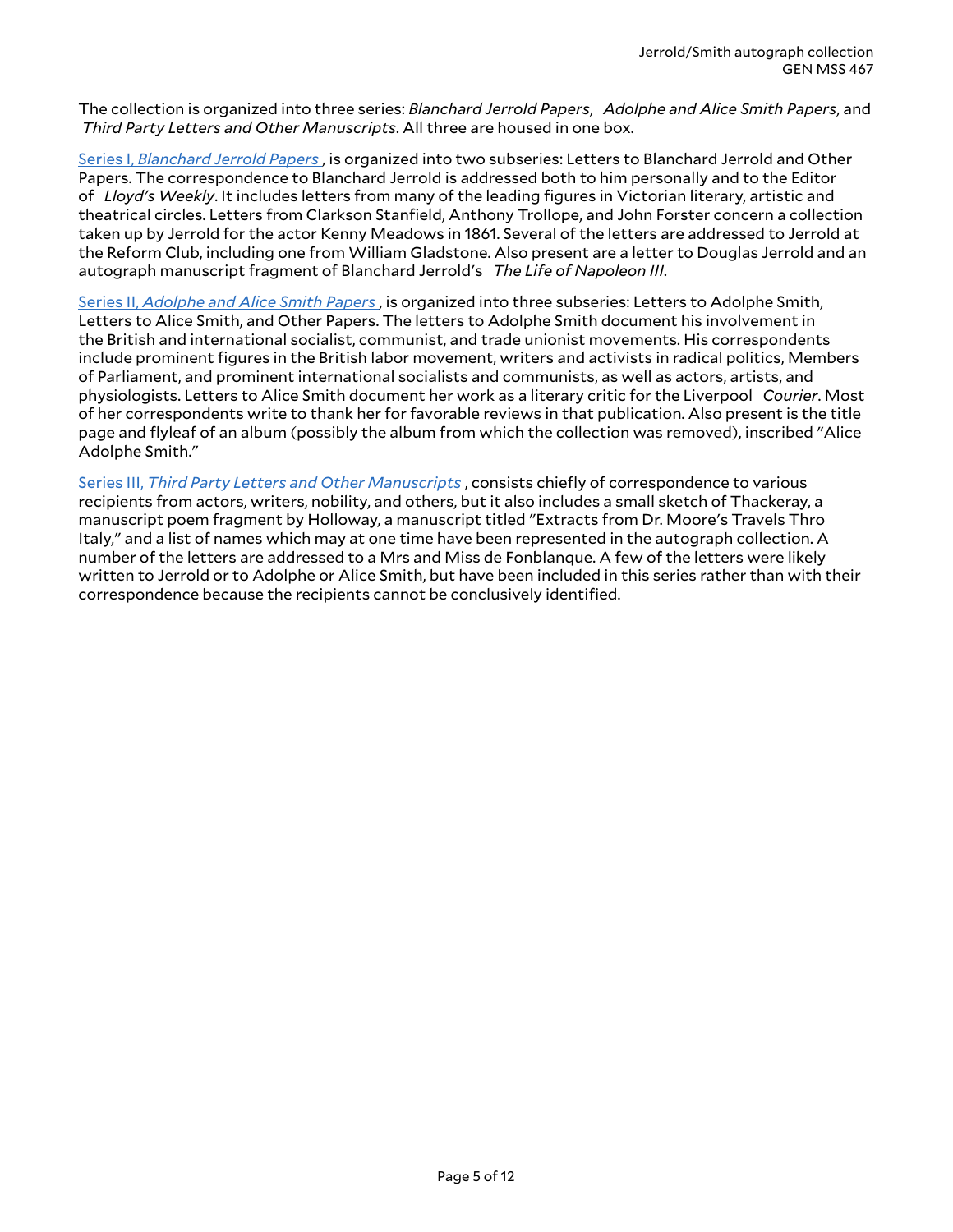# <span id="page-5-0"></span>**Collection Contents Series I: Blanchard Jerrold Papers, 1856-1878**

<span id="page-5-1"></span>*.08'(30 folders)*

Some letters in series III may also be to Blanchard Jerrold or his father, but were not included in this series because the recipient could not be conclusively identified.

#### <span id="page-5-2"></span>LETTERS TO BLANCHARD JERROLD

The letters are signed autograph letters unless noted otherwise.

| b. 1, f. 2<br>Bourbon, Auguste de, to the editor of Lloyd's Weekly<br>1872 Aug 27<br>b. 1, f. 3<br>Browning, Robert, regarding Francis Mahony<br>1868 Jun 5<br>b. 1, f. 4<br>Celeste, Madame, unsigned and written in third person<br>1860 Sep 25<br>b. 1, f. 5<br>Dickens, Charles<br>1868 Jul 29<br>b. 1, f. 6<br>Doré, Gustave, 2 letters<br>n.d.<br>1861 Jun 23<br>b. 1, f. 7<br>Forster, John<br>b. 1, f. 8<br>Gladstone, William E., written in the third person<br>1868 Aug 20<br>b. 1, f. 9<br>n.y. Feb 17<br>Hunt, Leigh<br>b. 1, f. 10<br>1861 Feb 20<br>Hunt, Thornton<br>b. 1, f. 11<br>Jeaffreson, John Cordy<br>n.d.<br>b. 1, f. 12<br>Jerrold, Douglas<br>n.d.<br>b. 1, f. 13<br>1870 Nov 1<br>Landseer, [Charles?]<br>b. 1, f. 14<br>[Leighton?], P.H.<br>b. 1, f. 15<br>Lemon, Mark<br>185[?] Oct 27<br>b. 1, f. 16<br>Lytton, Edward Bulwer<br>1871 Aug 1<br>b. 1, f. 17<br>Mathews, C. J.<br>1862 Feb 18<br>b. 1, f. 18<br>1873 Jan 13<br>Oxenford, John<br>b. 1, f. 19<br>Panton, [Joseph?]<br>1862 Feb 10<br>b. 1, f. 20<br>Reid, Mayne, 2 letters, one to BJ and one to "Dear Sir"<br>1875-78<br>b. 1, f. 21<br>Smith, Albert<br>$[1859$ Aug]<br>b. 1, f. 22<br>Stanfield, Clarkson<br>1861 Jun 27<br>b. 1, f. 23<br>1871 Jun 3<br>Stanley, Arthur Penrhyn<br>b. 1, f. 24<br>Tenniel, John<br>1868 Jun 22 | b. 1, f. 1 | Barr, Matthius, to the editor of Lloyd's Weekly | 18[73?] Sep 2  |
|---------------------------------------------------------------------------------------------------------------------------------------------------------------------------------------------------------------------------------------------------------------------------------------------------------------------------------------------------------------------------------------------------------------------------------------------------------------------------------------------------------------------------------------------------------------------------------------------------------------------------------------------------------------------------------------------------------------------------------------------------------------------------------------------------------------------------------------------------------------------------------------------------------------------------------------------------------------------------------------------------------------------------------------------------------------------------------------------------------------------------------------------------------------------------------------------------------------------------------------------------------------------------------------------------------------------------------|------------|-------------------------------------------------|----------------|
|                                                                                                                                                                                                                                                                                                                                                                                                                                                                                                                                                                                                                                                                                                                                                                                                                                                                                                                                                                                                                                                                                                                                                                                                                                                                                                                                 |            |                                                 |                |
|                                                                                                                                                                                                                                                                                                                                                                                                                                                                                                                                                                                                                                                                                                                                                                                                                                                                                                                                                                                                                                                                                                                                                                                                                                                                                                                                 |            |                                                 |                |
|                                                                                                                                                                                                                                                                                                                                                                                                                                                                                                                                                                                                                                                                                                                                                                                                                                                                                                                                                                                                                                                                                                                                                                                                                                                                                                                                 |            |                                                 |                |
|                                                                                                                                                                                                                                                                                                                                                                                                                                                                                                                                                                                                                                                                                                                                                                                                                                                                                                                                                                                                                                                                                                                                                                                                                                                                                                                                 |            |                                                 |                |
|                                                                                                                                                                                                                                                                                                                                                                                                                                                                                                                                                                                                                                                                                                                                                                                                                                                                                                                                                                                                                                                                                                                                                                                                                                                                                                                                 |            |                                                 |                |
|                                                                                                                                                                                                                                                                                                                                                                                                                                                                                                                                                                                                                                                                                                                                                                                                                                                                                                                                                                                                                                                                                                                                                                                                                                                                                                                                 |            |                                                 |                |
|                                                                                                                                                                                                                                                                                                                                                                                                                                                                                                                                                                                                                                                                                                                                                                                                                                                                                                                                                                                                                                                                                                                                                                                                                                                                                                                                 |            |                                                 |                |
|                                                                                                                                                                                                                                                                                                                                                                                                                                                                                                                                                                                                                                                                                                                                                                                                                                                                                                                                                                                                                                                                                                                                                                                                                                                                                                                                 |            |                                                 |                |
|                                                                                                                                                                                                                                                                                                                                                                                                                                                                                                                                                                                                                                                                                                                                                                                                                                                                                                                                                                                                                                                                                                                                                                                                                                                                                                                                 |            |                                                 |                |
|                                                                                                                                                                                                                                                                                                                                                                                                                                                                                                                                                                                                                                                                                                                                                                                                                                                                                                                                                                                                                                                                                                                                                                                                                                                                                                                                 |            |                                                 |                |
|                                                                                                                                                                                                                                                                                                                                                                                                                                                                                                                                                                                                                                                                                                                                                                                                                                                                                                                                                                                                                                                                                                                                                                                                                                                                                                                                 |            |                                                 |                |
|                                                                                                                                                                                                                                                                                                                                                                                                                                                                                                                                                                                                                                                                                                                                                                                                                                                                                                                                                                                                                                                                                                                                                                                                                                                                                                                                 |            |                                                 |                |
|                                                                                                                                                                                                                                                                                                                                                                                                                                                                                                                                                                                                                                                                                                                                                                                                                                                                                                                                                                                                                                                                                                                                                                                                                                                                                                                                 |            |                                                 | [1870 Dec 20?] |
|                                                                                                                                                                                                                                                                                                                                                                                                                                                                                                                                                                                                                                                                                                                                                                                                                                                                                                                                                                                                                                                                                                                                                                                                                                                                                                                                 |            |                                                 |                |
|                                                                                                                                                                                                                                                                                                                                                                                                                                                                                                                                                                                                                                                                                                                                                                                                                                                                                                                                                                                                                                                                                                                                                                                                                                                                                                                                 |            |                                                 |                |
|                                                                                                                                                                                                                                                                                                                                                                                                                                                                                                                                                                                                                                                                                                                                                                                                                                                                                                                                                                                                                                                                                                                                                                                                                                                                                                                                 |            |                                                 |                |
|                                                                                                                                                                                                                                                                                                                                                                                                                                                                                                                                                                                                                                                                                                                                                                                                                                                                                                                                                                                                                                                                                                                                                                                                                                                                                                                                 |            |                                                 |                |
|                                                                                                                                                                                                                                                                                                                                                                                                                                                                                                                                                                                                                                                                                                                                                                                                                                                                                                                                                                                                                                                                                                                                                                                                                                                                                                                                 |            |                                                 |                |
|                                                                                                                                                                                                                                                                                                                                                                                                                                                                                                                                                                                                                                                                                                                                                                                                                                                                                                                                                                                                                                                                                                                                                                                                                                                                                                                                 |            |                                                 |                |
|                                                                                                                                                                                                                                                                                                                                                                                                                                                                                                                                                                                                                                                                                                                                                                                                                                                                                                                                                                                                                                                                                                                                                                                                                                                                                                                                 |            |                                                 |                |
|                                                                                                                                                                                                                                                                                                                                                                                                                                                                                                                                                                                                                                                                                                                                                                                                                                                                                                                                                                                                                                                                                                                                                                                                                                                                                                                                 |            |                                                 |                |
|                                                                                                                                                                                                                                                                                                                                                                                                                                                                                                                                                                                                                                                                                                                                                                                                                                                                                                                                                                                                                                                                                                                                                                                                                                                                                                                                 |            |                                                 |                |
|                                                                                                                                                                                                                                                                                                                                                                                                                                                                                                                                                                                                                                                                                                                                                                                                                                                                                                                                                                                                                                                                                                                                                                                                                                                                                                                                 |            |                                                 |                |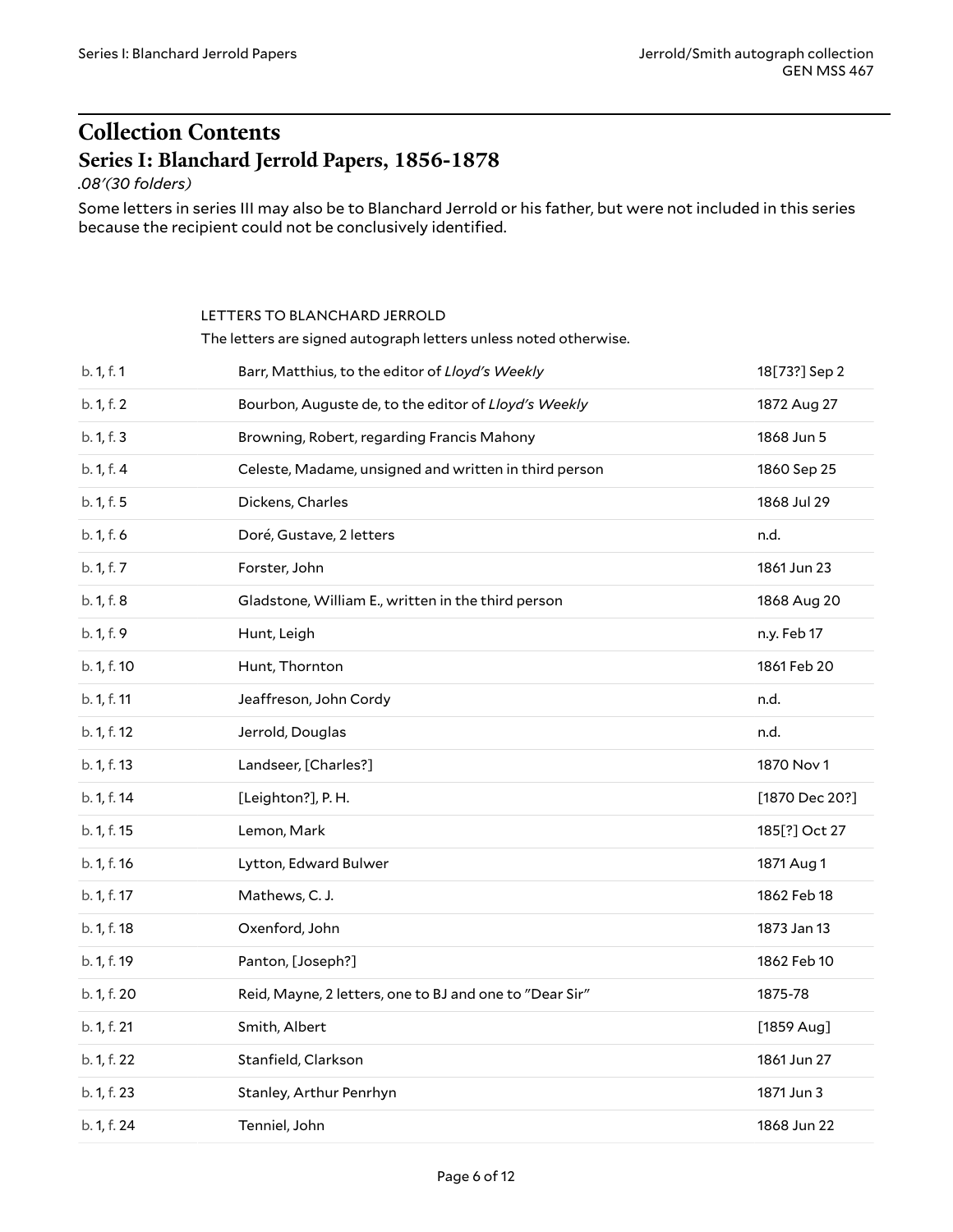#### <span id="page-6-0"></span>LETTERS TO BLANCHARD JERROLD (continued)

| b. 1, f. 25 | Trollope, Anthony                                                                  | 1861 Jun 21 |
|-------------|------------------------------------------------------------------------------------|-------------|
| b. 1, f. 26 | Wilson, Erasmus                                                                    | 1858 May 20 |
| b. 1, f. 27 | Yates, Edmund                                                                      | 1861 Aug 8  |
|             | <b>OTHER PAPERS</b>                                                                |             |
| b. 1, f. 28 | Jerrold, Blanchard, manuscript fragment of his The Life of Napoleon III,<br>signed | 1877        |
|             | "Book IX, Chapter IX. The First Year of the Empire"                                |             |
| b. 1, f. 29 | Mackay, Charles, ALS to Douglas Jerrold                                            | 1856 Feb 16 |
| b. 1, f. 30 | Unidentified correspondent, ALS to Miss Jerrold                                    | n.d.        |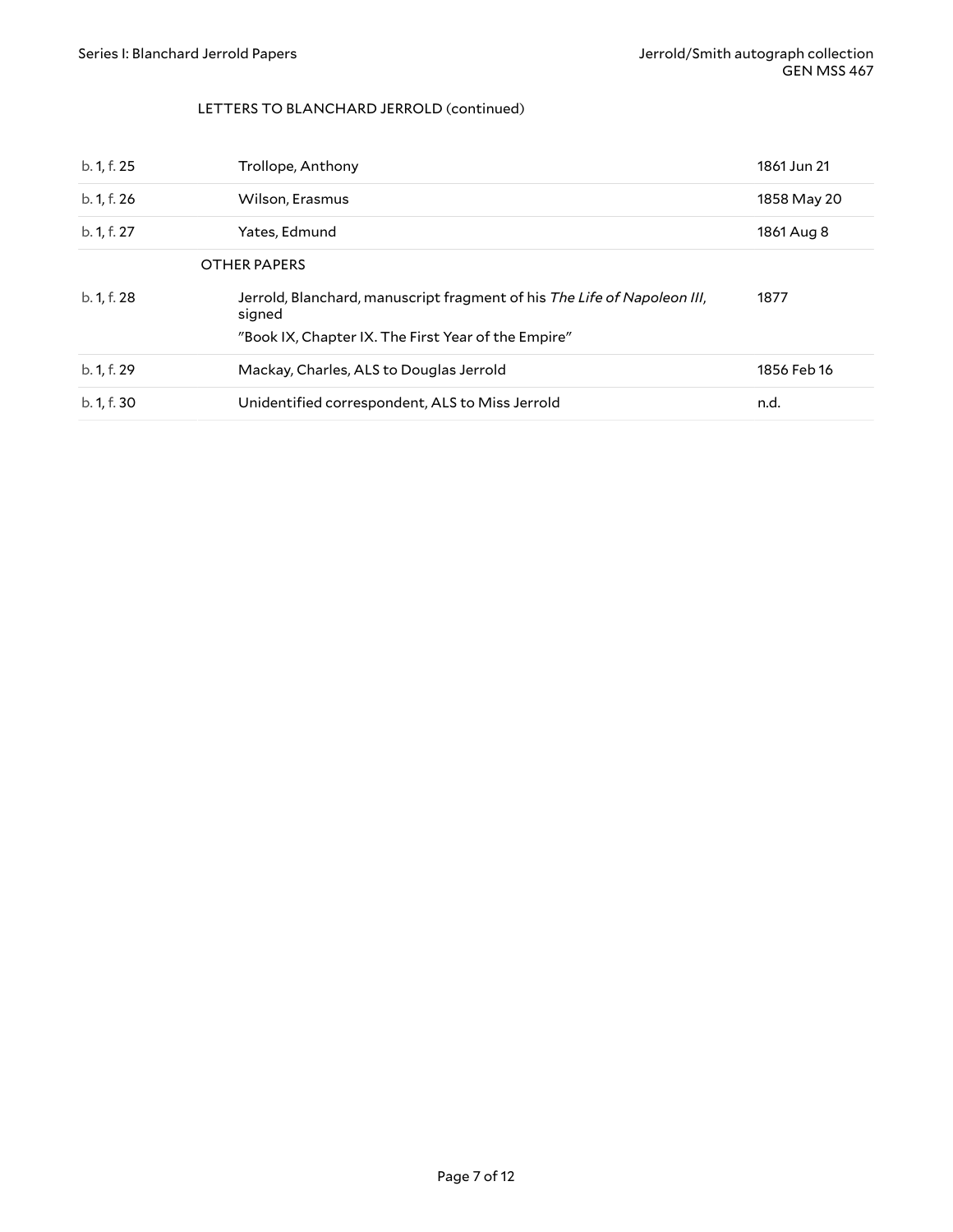### <span id="page-7-0"></span>**Series II: Adolphe and Alice Smith Papers, 1872-1922**

#### *.13' (38 folders)*

Some letters in Series III may also be to Adolphe or Alice Smith, but were filed in that series because the recipient could not be conclusively identified.

# <span id="page-7-1"></span>LETTERS TO ADOLPHE SMITH The letters are signed autograph letters unless otherwise noted. b. 1, f. 31 Aladin, Alexis 1910 Sep 27 b. 1, f. 32 Bradlaugh, Charles, two letters With tickets to London Dialectical Society debate 1873 Jan 15, signed 1873-80 b. 1, f. 33 Bunting, Sir Percy **1910 Sep 1 Bunting, Sir Percy** b. 1, f. 34 Cachin, Marcel 2008 Cachin, Marcel 2008 Cachine 2008 Cachine 2008 Cachine 2008 Cachine 2008 Cachine 2008 Cachine 2008 Cachine 2008 Cachine 2008 Cachine 2008 Cachine 2008 Cachine 2008 Cachine 2008 Cachine 2008 C b. 1, f. 35 Carrel, Alexis 1912 Sep 16 b. 1, f. 36 Carson, Edward, typed postcard, signed 1920 [Jun?] 1 b. 1, f. 37 Cremer, W. Randal 1906 [Sep?] 23 b. 1, f. 38 Dilke, Sir Charles Wentworth, letter and note 1880 Apr 6, n.d. b. 1, f. 39 Grayson, Victor, 2 letters 1908 b. 1, f. 40 Herkomer, Hubert, invitation to "A. Smith and friends", engraved illustration, n.y. [Mar 30] unsigned b. 1, f. 41 **Herron, George S.** 1911 Sep 6 b. 1, f. 42 Irving, Henry n.d. b. 1, f. 43 Odger, George n.d. and the control of the control of the control of the control of the control of the control of the control of the control of the control of the control of the control of the control of the con b. 1, f. 44 Richet, Charles 1922 Dec 3 b. 1, f. 45 Robertson, John M. 1910 Jun 23 b. 1, f. 46 Spargo, John Includes copy of a letter from spiritual medium Thomas Robinson, who claims that the letter is written through him by the recently deceased Tom McCarthy. 1899 Oct 14 b. 1, f. 47 Stokes, Rose Pastor 1908 Sep 23 b. 1, f. 48 Toole, John 1874 Jan 13 b. 1, f. 49 Tillett, Ben 1889 Feb 5 b. 1, f. 50 **South American Strutter, Benjamin** and the set of the set of the set of the set of the set of the set of the set of the set of the set of the set of the set of the set of the set of the set of the set of the s b. 1, f. 51 Webb, Beatrice 1907 Feb 4 b. 1, f. 52 Zetkin, Klara 1904 [Feb?] 4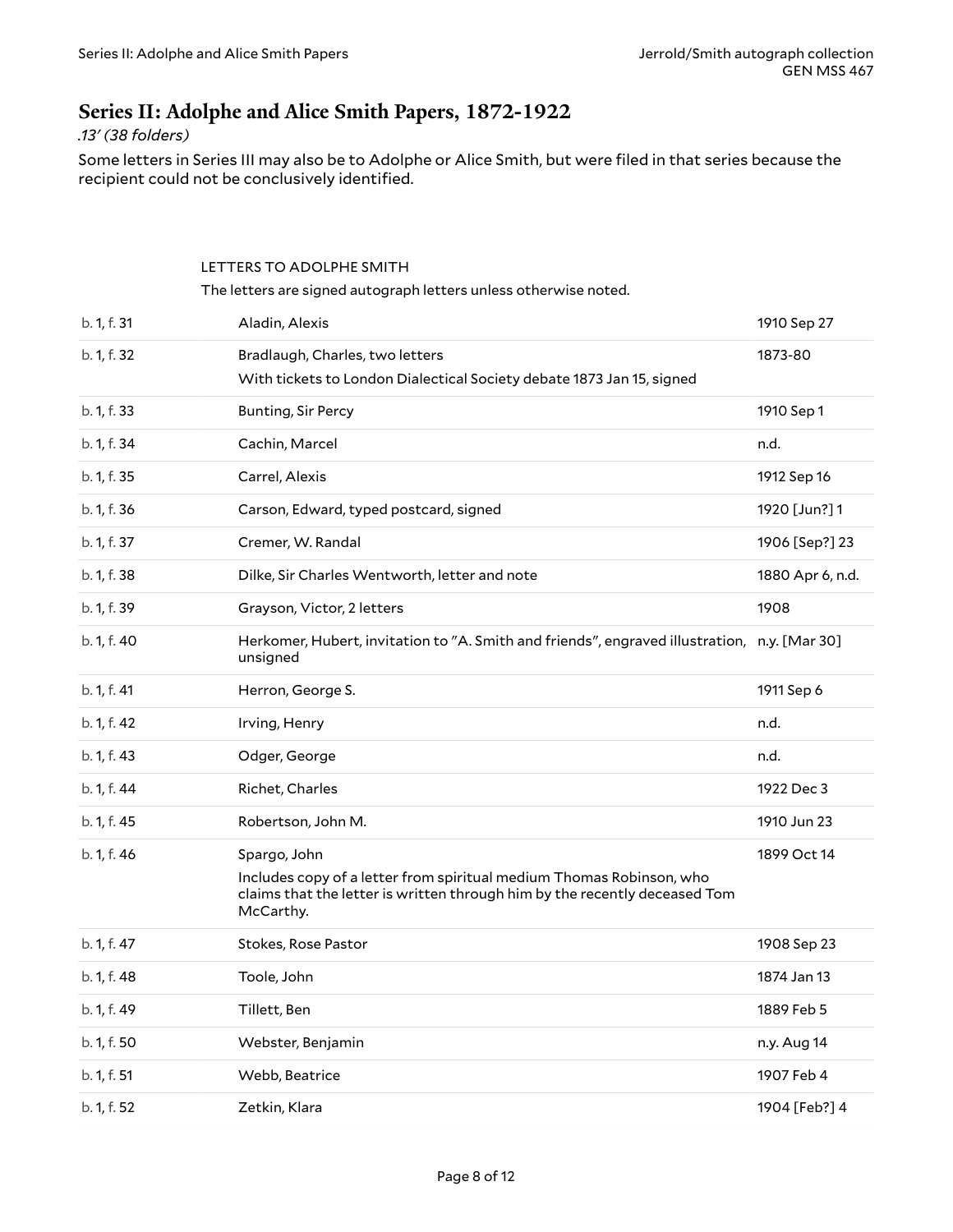#### <span id="page-8-0"></span>LETTERS TO ADOLPHE SMITH (continued)

<span id="page-8-1"></span>

| b. 1, f. 53 | Unidentified                                                     | 1872 Sep 26 |
|-------------|------------------------------------------------------------------|-------------|
|             | LETTERS TO ALICE SMITH                                           |             |
|             | The letters are signed autograph letters unless otherwise noted. |             |
| b. 1, f. 54 | Adams, W. Davenport                                              | 1880 Jun 15 |
| b. 1, f. 55 | Bradlaugh, Charles                                               | 1873 Apr 24 |
| b. 1, f. 56 | Brooks, Shirley                                                  | 1873 Mar 10 |
| b. 1, f. 57 | Edwards, Amelia B.                                               | 1877 Aug 14 |
| b. 1, f. 58 | Frome, Kate, 2 letters                                           | n.d.        |
| b. 1, f. 59 | McKinley, A.S.                                                   | n.y. Aug 2  |
| b. 1, f. 60 | Maxwell, Mary Elizabeth Braddon                                  | n.d.        |
| b. 1, f. 61 | [Mellow?], Charles, regarding Mrs Johnson's Bride Elect          | 1879 Feb 15 |
| b. 1, f. 62 | Middlemars, Jean, 4 letters                                      | n.d.        |
| b. 1, f. 63 | Patterson, R. H., with salutation "My Dear Corisande"            | 1877 Jul 3  |
| b. 1, f. 64 | Philp, Elizabeth                                                 | n.y. Aug 5  |
| b. 1, f. 65 | Regamey, F.                                                      | 1877 Oct 27 |
| b. 1, f. 66 | Thomson, James concerning his Vane's Story                       | 1881 Feb 15 |
|             | <b>OTHER PAPERS</b>                                              |             |
| b. 1, f. 67 | Collins, Mortimer, autograph poem "Fair Corisande," signed       | n.d.        |
| b. 1, f. 68 | Title page and flyleaf of album, inscribed "Alice Adolphe Smith" | n.d.        |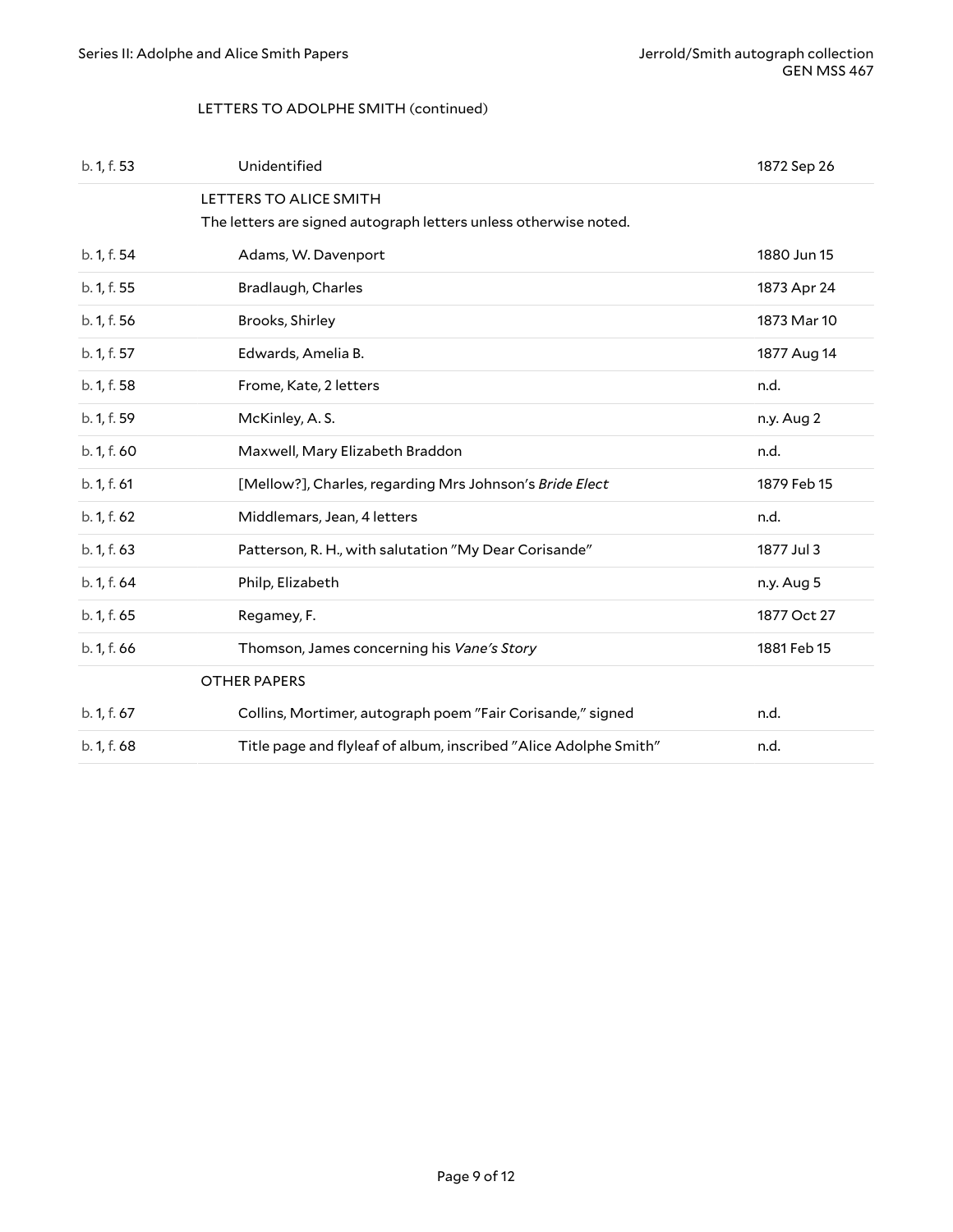### <span id="page-9-0"></span>**Series III: Third Party Letters and Other Manuscripts, 1840-1928**

#### *.13' (34 folders)*

This series is arranged alphabetically by the name of the sender or subject. The items are signed autograph letters unless otherwise noted.

| b. 1, f. 69 | Anderson, Mary (Madame de Navarro) to Mrs Carr                                                                                                                        | 1902 Oct 2    |
|-------------|-----------------------------------------------------------------------------------------------------------------------------------------------------------------------|---------------|
| b. 1, f. 70 | Aural Remedies Co., typed form letter signed H. H. Crippen                                                                                                            | 1909 Nov 30   |
| b. 1, f. 71 | Barnay, Ludwig, postcard to A. [T.?] de Fonblanque, London                                                                                                            | 1881 Jul 19   |
| b. 1, f. 72 | Begg, Isabella Burns, slip of paper autographed in the presence of Mr. Mayhew [?],<br>Ayr                                                                             | 1857 May 15   |
| b. 1, f. 73 | Bombarda, Miguel, to "Mon cher confrère                                                                                                                               | 1906 Jan 17   |
| b. 1, f. 74 | Buckstone, [John Baldwin?] to "Dear Madam"                                                                                                                            | 1873 Nov 3    |
| b. 1, f. 75 | Curtis, George William, to "Dear Sir" [George Pellew], typed letter, signed<br>Regarding Pellew's pamphlet Woman and the Commonwealth, or a Question of<br>Expediency | 1888 Feb 17   |
| b. 1, f. 76 | Draper, Hubert, 2 letters to Mrs de Fonblanque                                                                                                                        | 1916-[17?]    |
| b. 1, f. 77 | Faucit, Helen, to Mrs Hall                                                                                                                                            | 1840 Jan 8    |
| b. 1, f. 78 | George [?], to Lady Jersey                                                                                                                                            | 1859 Jul 17   |
| b. 1, f. 79 | Hall, Anna Maria, to "My dear Lavinia"                                                                                                                                | n.d.          |
| b. 1, f. 80 | Hall, S. [C.?] [Samuel Carter?], to Mr Edwards                                                                                                                        | [1878] May 27 |
| b. 1, f. 81 | Hardinge, Lord, to Sir Edwin Landseer, envelope only                                                                                                                  | n.d.          |
| b. 1, f. 82 | [Holloway], autograph poem "It is Xmas Eve" fragment, unsigned                                                                                                        | 1850 Dec 25   |
| b. 1, f. 83 | Irving, Henry, to Miss [Lumley?], printed form letter regarding a coronation                                                                                          |               |
|             | address to the King                                                                                                                                                   | 1901 Jul 18   |
| b. 1, f. 84 | Leslie, Fred, to Miss [Sanitey?]                                                                                                                                      | 1889 Dec 13   |
| b. 1, f. 85 | Maspero, Gaston, to "Chère Madame"                                                                                                                                    | 1872 Sep 5    |
| b. 1, f. 86 | Marchesi, Blanche, 9 letters and cards addressed to Madame de Fonblanque or<br>simply "Dear Madame"                                                                   | 1916-28, n.d. |
| b. 1, f. 87 | Mazzini, Giuseppe, to "Dear Sir," with calling card                                                                                                                   | n.y. Aug 6    |
| b. 1, f. 88 | Meadows, Kenny, autographed note stating the year of his birth                                                                                                        | $[1862]$      |
| b. 1, f. 89 | "Extracts from Dr. Moore's Travels thro Italy," manuscript, mentions also Dupaty's n.d.<br>Travels through Italy                                                      |               |
| b. 1, f. 90 | Nieuwenhuis, F. Domela, to "Dear Comrade"                                                                                                                             | 1892 Dec 20   |
| b. 1, f. 91 | Phillips, Watts, to the editor of The Daily Telegraph [Thornton Hunt]                                                                                                 | 1866 Jul 5    |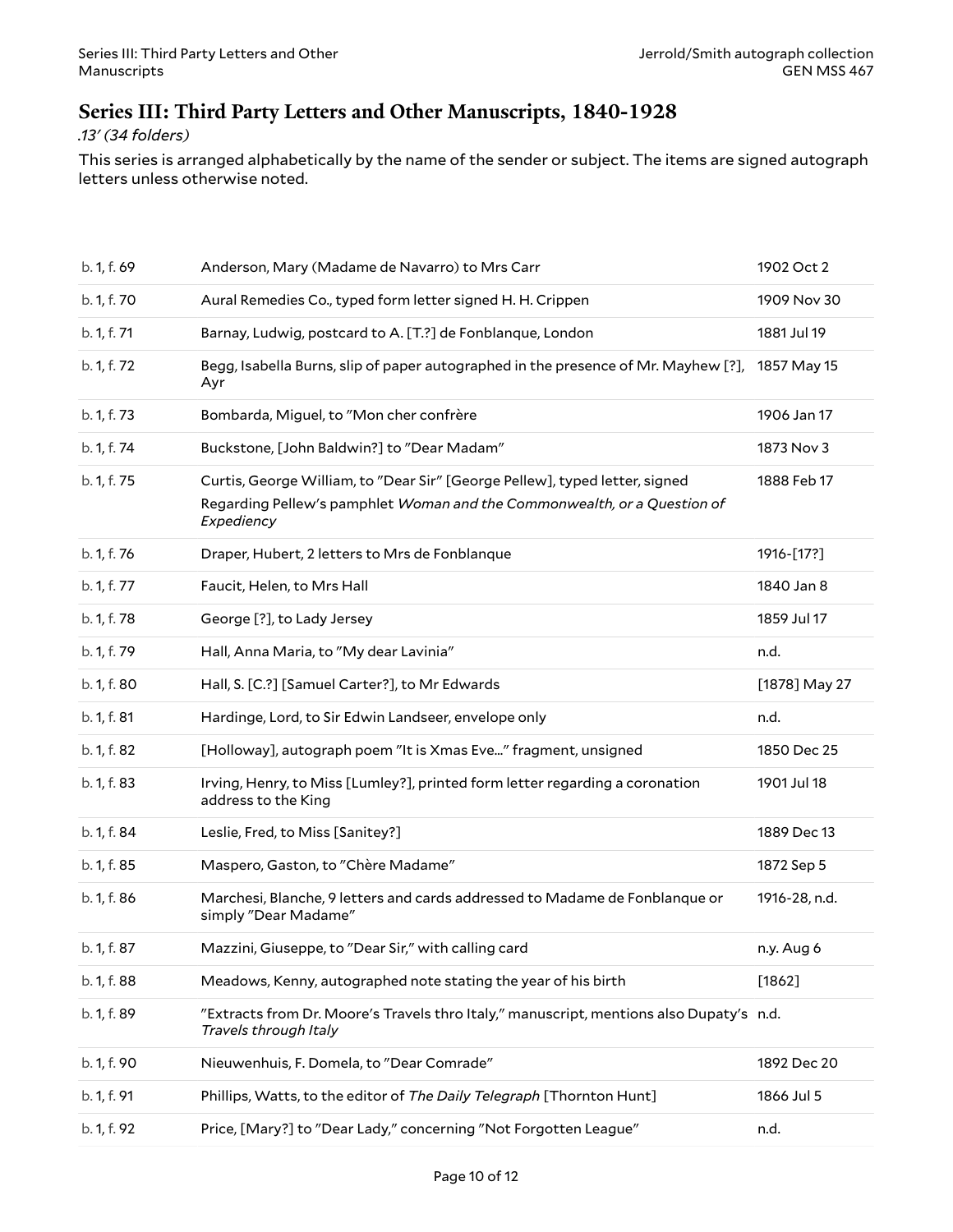| b. 1, f. 93  | Salvini, Tommaso, to "Stimabilissima Signora"                                                           | 1875 Jul 14      |
|--------------|---------------------------------------------------------------------------------------------------------|------------------|
| b. 1, f. 94  | Scott, Clement, to "My dear old Friend"                                                                 | 1902 Arp 21      |
| b. 1, f. 95  | Sherrington, Jose, to Miss de Fonblanque                                                                | n.d.             |
| b. 1, f. 96  | Southey [?], carte de visite photograph of, in medieval costume                                         | n.d.             |
| b. 1, f. 97  | Sydney, Lewis, 2 letters to Mrs de Fonblangue                                                           | 1919             |
| b. 1, f. 98  | Thackeray, William Makepeace, pen and ink sketch by unidentified artist                                 | n.d.             |
| b. 1, f. 99  | Thurston, Katherine Cecil, to Miss Hunt                                                                 | n.d.             |
| b. 1, f. 100 | Wellington, Arthur Wellesley, 1st Duke of, to the Marchioness Wellesley                                 | $[1844?]$ May 31 |
| b. 1, f. 101 | Whiting, R. to unidentified recipient                                                                   | 1907 Jun 13      |
| b. 1, f. 102 | List of correspondents, on envelope<br>Many of the names on this list are not present in the collection | n.d.             |